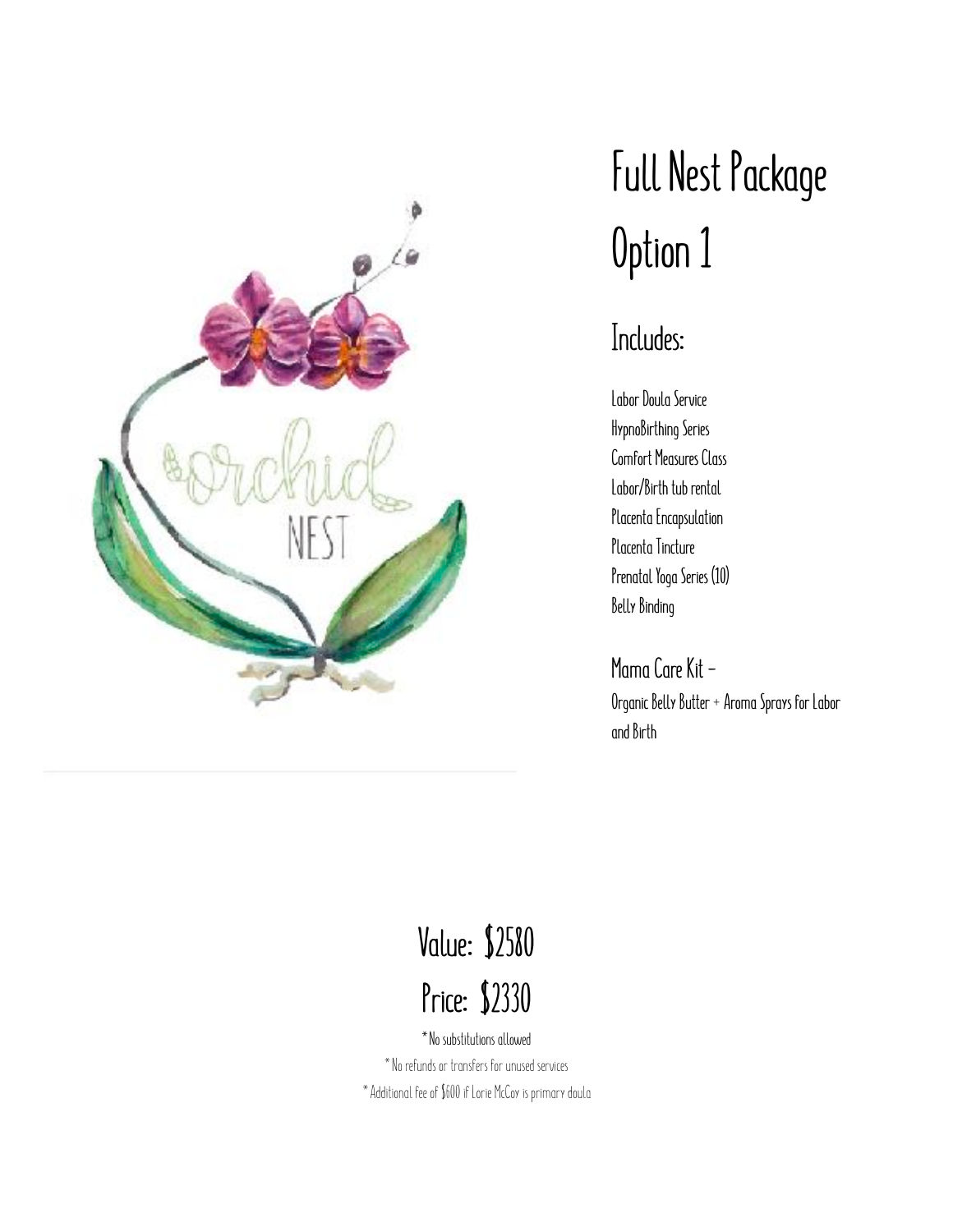

## **Full Nest Package Option 2**

#### **Includes:**

**Labor Doula Service HypnoBirthing Series Comfort Measures Class Labor/Birth tub rental Placenta Encapsulation Placenta Tincture** 

**Mama Care Kit - Organic Belly Butter + Aroma Sprays for Labor and Birth** 

### **Value: \$2405 Price: \$2250**

\*No substitutions allowed \*No refunds or transfers for unused services \*Additional fee of \$600 if Lorie McCoy is primary doula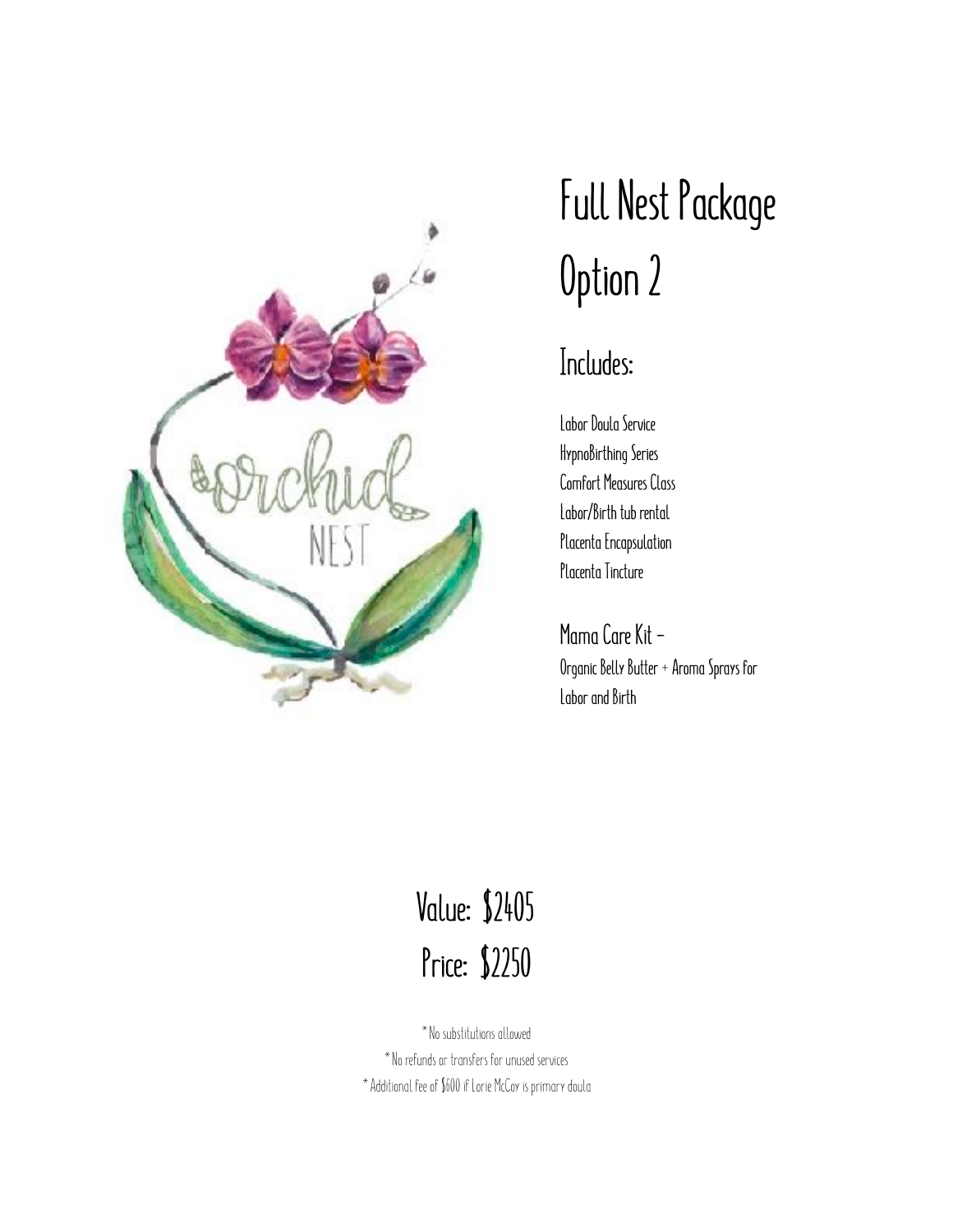

# Full Nest **Package Option 3**

#### **Includes:**

**Labor Doula Service HypnoBirthing Series Comfort Measures Class Labor/Birth tub rental** 

**Mama Care Kit - Organic Belly Butter + Aroma Sprays for Labor and Birth** 

### **Value: \$2070 Price: \$1975**

\*No substitutions allowed \*No refunds or transfers for unused services \*Additional fee of \$600 if Lorie McCoy is primary doula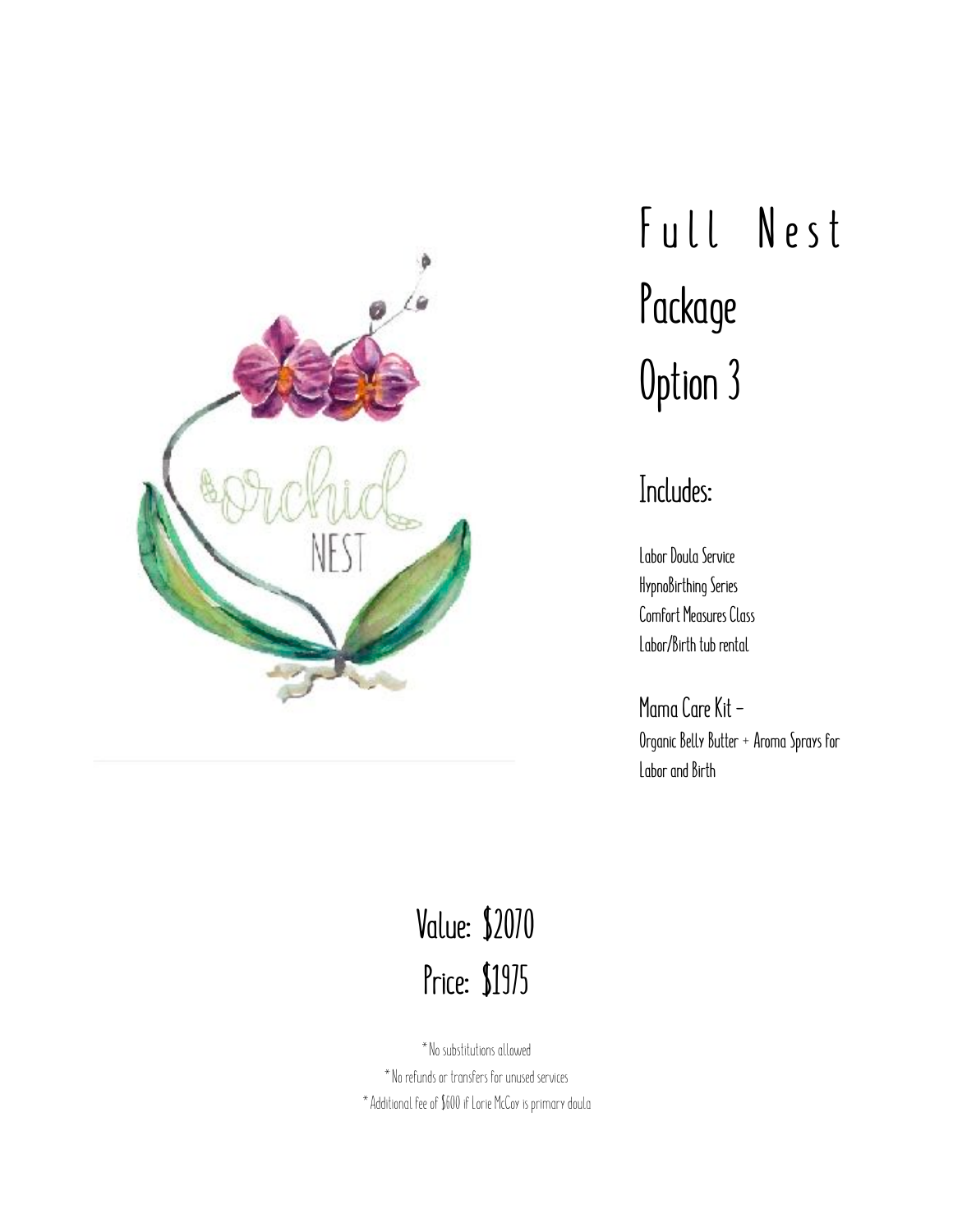

## **BloomingNest Package**

### **Includes:**

**10 yoga classes 5 massages (60 minutes) Private postpartum planning class** 

**Mama Care Kit: Sacred Body Oil, Organic Red Raspberry leaf tea, 2 soaps of choice** 

## **Value: \$735 Price: \$625**

\*No substitutions allowed \*No refunds or transfers for unused services